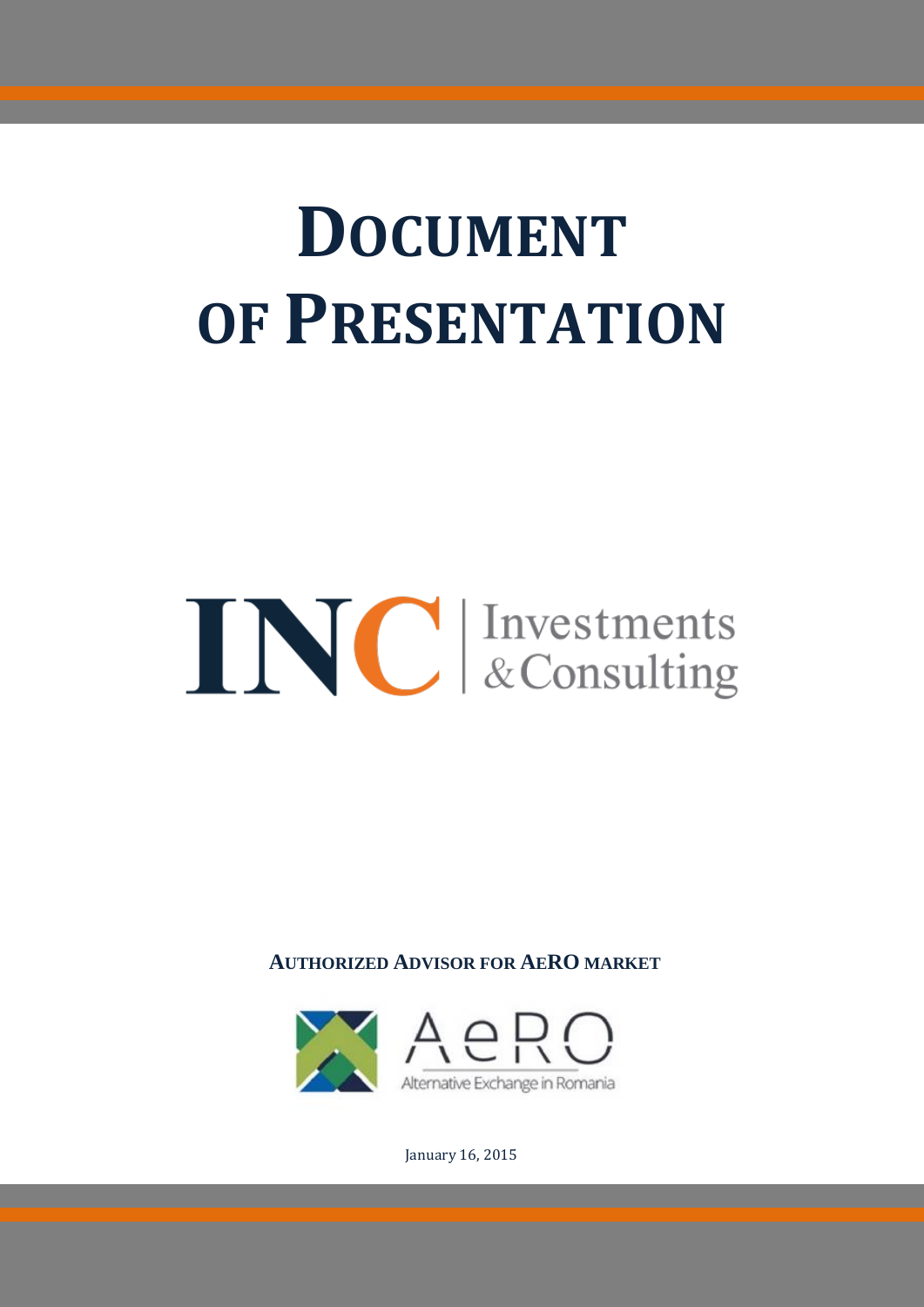



# **I. Contact details**

| <b>NC</b> Envestments<br>INC S.A.<br>Business name:<br>Legal form:<br>Joint stock company<br>State where the registered office is located:<br>Poznań, Poland<br>Krasińskiego 16, 60-830 Poznań<br>Registered office and address of the company:<br>+48 61 851 86 77<br>Telephone:<br>+48 61 851 86 77<br>Facsimile (fax):<br>E-mail:<br>biuro@ic.poznan.pl<br>Main website addresses:<br>www.incsa.pl<br>630316445<br>Code according to the statistical classification:<br>Number according to the appropriate tax identification:<br>778-10-24-498 |  |  |  |  |  |
|-----------------------------------------------------------------------------------------------------------------------------------------------------------------------------------------------------------------------------------------------------------------------------------------------------------------------------------------------------------------------------------------------------------------------------------------------------------------------------------------------------------------------------------------------------|--|--|--|--|--|
|                                                                                                                                                                                                                                                                                                                                                                                                                                                                                                                                                     |  |  |  |  |  |
|                                                                                                                                                                                                                                                                                                                                                                                                                                                                                                                                                     |  |  |  |  |  |
|                                                                                                                                                                                                                                                                                                                                                                                                                                                                                                                                                     |  |  |  |  |  |
|                                                                                                                                                                                                                                                                                                                                                                                                                                                                                                                                                     |  |  |  |  |  |
|                                                                                                                                                                                                                                                                                                                                                                                                                                                                                                                                                     |  |  |  |  |  |
|                                                                                                                                                                                                                                                                                                                                                                                                                                                                                                                                                     |  |  |  |  |  |
|                                                                                                                                                                                                                                                                                                                                                                                                                                                                                                                                                     |  |  |  |  |  |
|                                                                                                                                                                                                                                                                                                                                                                                                                                                                                                                                                     |  |  |  |  |  |
|                                                                                                                                                                                                                                                                                                                                                                                                                                                                                                                                                     |  |  |  |  |  |
|                                                                                                                                                                                                                                                                                                                                                                                                                                                                                                                                                     |  |  |  |  |  |
|                                                                                                                                                                                                                                                                                                                                                                                                                                                                                                                                                     |  |  |  |  |  |

# **II. Company description**

INC S.A. is a leading Polish investment group established in 1996, operating on capital markets in the area of investment and advisory services. For 20 years the Company has been supporting the development of small and medium-sized enterprises, as well as local government units. Since 2006 INC has been a public company, listed on the Main Market of the Warsaw Stock Exchange.

Since 1996 the Company contributed to:

- More than 100 IPO and SPO issues on WSE and NewConnect markets,
- WSE main market IPO value over PLN 31m,
- NewConnect market primary issues value over PLN 85m,
- NewConnect market secondary issues value over PLN 262m,
- Total IPO and SPO value over PLN 378m.
- More than 250 bond issues of municipalities, districts, and provinces for the combined amount of PLN 2.6bn,
- More than 100 Long-Term Investment Plans and Local Development Plans,
- More than 600 various analyses, financial and economic studies, including Feasibility Studies and Long-term Investment Plans.

1 RON = 0.95873 PLN as of January 16, 2015







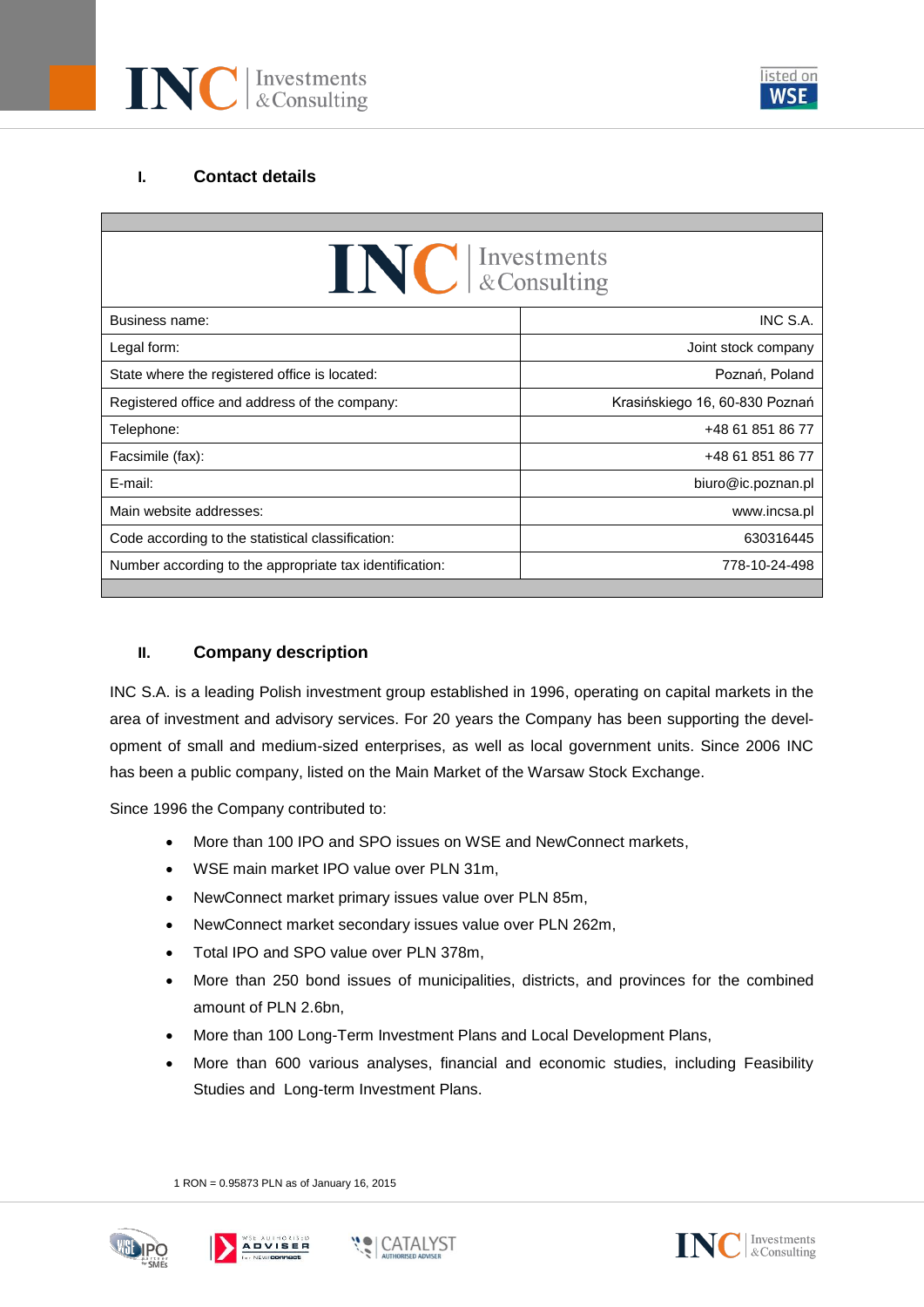



# **III. Information about the services provided to companies interested in listing on AeRO market**

# **For listing on AeRO:**

- 1. Conducting due diligence analysis of the potential issuer.
- 2. Supporting the issuer in drafting the "Information Memorandum" as well as in preparing documentation necessary for listing.
- 3. Assisting the issuer in evaluating foreseeable capitalization.
- 4. Supporting the issuer in relationships with BVB, ASF, Central Depositary and market maker if needed.
- 5. Providing support regarding issuer presentation in front of the Listing Committee of BVB.

#### **For maintenance on AeRO:**

- 1. Supporting the issuer on an ongoing basis in performing the disclosure obligations for at least 12 months after the listing on AeRO.
- 2. Supporting the issuer in providing Investor Relations function.
- 3. Providing the necessary assistance in order to comply with the BVB Principles for Corporate Governance.

#### **For accessing funding:**

- 1. Supporting the issuer in structuring the funding necessities for its development and in identifying potential interested investors.
- 2. Assistance in selecting an appropriate investment firm.
- 3. Assistance in conducting a securities offerings.
- **IV. The history of activities of supporting listing of the companies on the New-Connect market – Alternative Trading System organized by the Warsaw Stock Exchange**

|                | <b>Companies introduced to the NewConnect market</b> |            |
|----------------|------------------------------------------------------|------------|
| <b>No</b>      | Company                                              | Debut date |
|                | <b>Divicom</b>                                       | 2007-10-30 |
| $\mathfrak{p}$ | Telestrada                                           | 2007-11-15 |
| 3              | Polman                                               | 2008-01-10 |
| 4              | Gppi                                                 | 2008-01-18 |
| 5              | Maxipizza                                            | 2008-02-21 |
| 6              | <b>Fast Finance</b>                                  | 2008-05-06 |
|                | Verbicom                                             | 2008-05-09 |







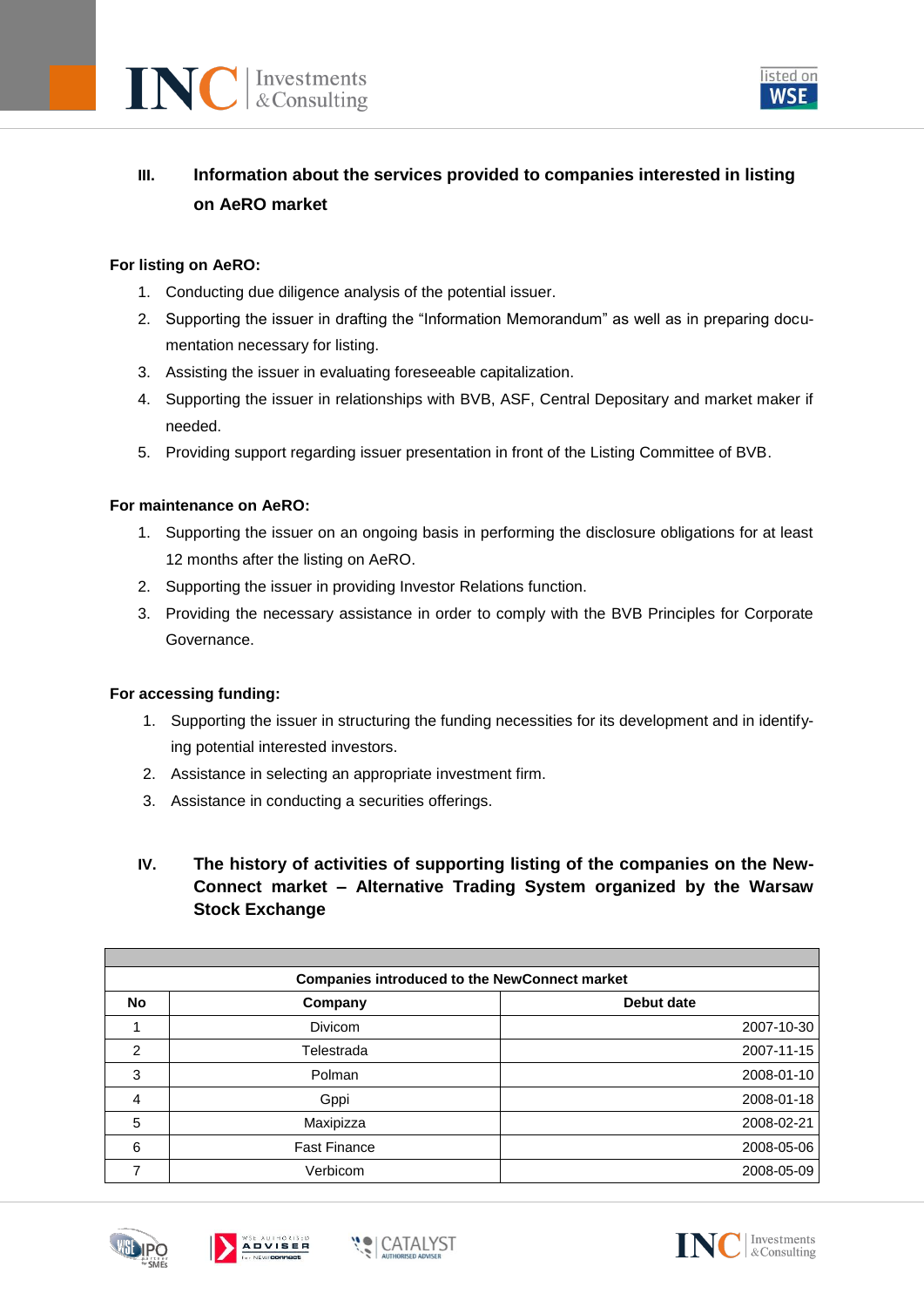

| 8                | Inbook                | 2008-11-27 |
|------------------|-----------------------|------------|
| $\boldsymbol{9}$ | Artefe                | 2009-07-31 |
| 10               | Microtech             | 2009-09-16 |
| 11               | e-Kiosk               | 2009-12-09 |
| 12               | <b>East Pictures</b>  | 2009-12-10 |
| 13               | Gwarant               | 2010-02-16 |
| 14               | Lauren Peso           | 2010-04-16 |
| 15               | Venture Incubator     | 2010-06-07 |
| 16               | Site                  | 2010-06-18 |
| 17               | Rovita                | 2010-07-27 |
| 18               | <b>CWPE</b>           | 2010-09-23 |
| 19               | Remedis               | 2010-11-19 |
| 20               | <b>Teliani Valley</b> | 2010-12-08 |
| 21               | Smoke Shop            | 2010-12-08 |
| 22               | <b>IPO</b>            | 2010-12-22 |
| 23               | <b>IPO DS</b>         | 2010-12-28 |
| 24               | Alkal                 | 2010-12-30 |
| 25               | <b>JDB</b>            | 2011-02-17 |
| 26               | <b>Bioerg</b>         | 2011-03-22 |
| 27               | Fabryka Formy         | 2011-03-28 |
| 28               | Makora                | 2011-04-07 |
| 29               | PFH                   | 2011-04-07 |
| 30               | Rajdy4x4              | 2011-04-21 |
| 31               | Silva (MW Tenis)      | 2011-06-10 |
| 32               | Klon                  | 2011-07-13 |
| 33               | <b>Internet Works</b> | 2011-06-29 |
| 34               | Dase                  | 2011-08-05 |
| 35               | Surfland              | 2011-08-05 |
| 36               | <b>Global Trade</b>   | 2011-09-06 |
| 37               | D&D                   | 2011-09-16 |
| 38               | <b>Star Fitness</b>   | 2011-12-20 |
| 39               | Socializer            | 2012-01-16 |
| 40               | UNITED (STOCKinfo)    | 2012-05-14 |
| 41               | Ostatniemiejsca       | 2012-06-15 |
| 42               | Your Image            | 2012-06-20 |
| 43               | Examobile             | 2012-12-17 |
| 44               | <b>CDE</b>            | 2013-03-25 |
| 45               | Efix DM               | 2013-08-21 |
| 46               | Vakomtek              | 2014-02-13 |
| 47               | Megasonic             | 2014-03-12 |
| 48               | 2Intellect            | 2014-03-13 |
| 49               | Investeko             | 2014-10-28 |





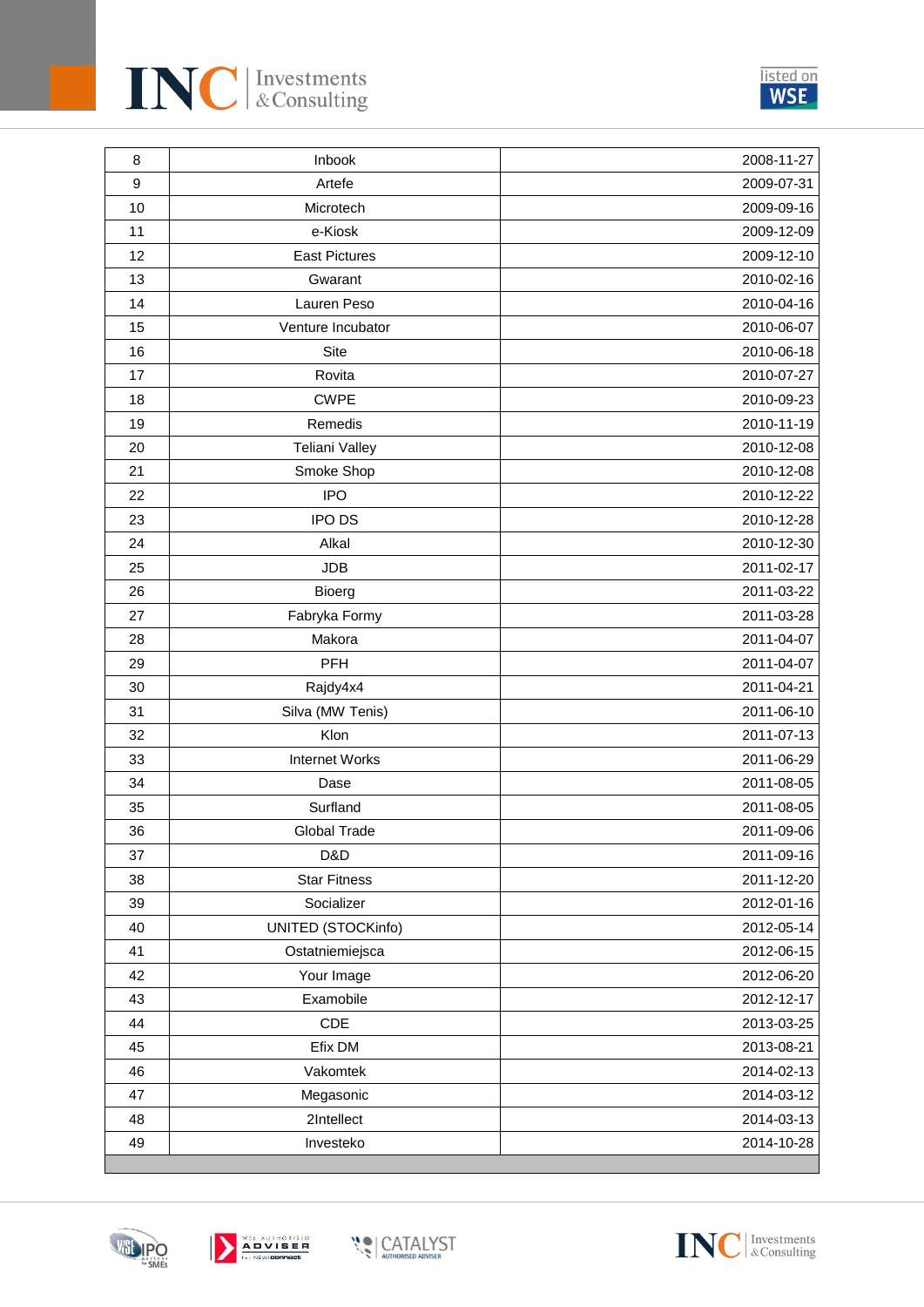



| IPO services provided summary                       | No | <b>Value [PLN]</b> |
|-----------------------------------------------------|----|--------------------|
| Private placements                                  | 44 | 61 956 973         |
| Public offerings                                    | 3  | 4575561            |
| Listings                                            | 3  | 18 157 360         |
| Total                                               | 50 | 84 689 893         |
|                                                     |    |                    |
| Additional listings and secondary offerings summary | No | Value [PLN]        |
| Listings                                            | 19 | 19 537 449         |
| Private placements                                  | 21 | 228 483 808        |
| Public offerings                                    | 8  | 13 939 499         |
| Total                                               | 48 | 261 960 755        |

| <b>No</b>      | Company                 | <b>IPO services</b><br>provided | <b>IPO</b> value<br>[PLN] | <b>Additional listings and</b><br>secondary offerings        | Value of additional<br>listings and sec-<br>ondary offerings<br><b>IPLN1</b> |
|----------------|-------------------------|---------------------------------|---------------------------|--------------------------------------------------------------|------------------------------------------------------------------------------|
| 1              | Inwest<br>Connect       | Private placement               | 11 250 000                | 0                                                            | 0                                                                            |
| $\overline{2}$ | Divicom                 | Private placement               | 4 400 000                 | 1 (Public offering)                                          | 1 620 000                                                                    |
| 3              | Telestrada              | Private placement               | 4 456 800                 | 3 (Private placements)                                       | 635 948                                                                      |
| 4              | Polman                  | Public offering                 | 2 985 680                 | 0                                                            | 0                                                                            |
| 5              | Gppi                    | Private placement               | 2 550 000                 | 0                                                            | 0                                                                            |
| 6              | Maxipizza               | Public offering                 | 849 106                   | 0                                                            | 0                                                                            |
| 7              | Fast<br>Finance         | Private placement               | 5 066 667                 | 0                                                            | 0                                                                            |
| 8              | Verbicom                | Private placement               | 1920 000                  | 1 (Private placement)<br>1 (listing of additional<br>shares) | 505 999 (Private<br>placement)<br>602 800 (Listings of<br>additional shares) |
| 9              | Inbook                  | Private placement               | 500 094                   | 1 (Private placement)                                        | 208 000                                                                      |
| 10             | Artefe                  | Listing only                    | 950 000                   | 0                                                            | 0                                                                            |
| 11             | Microtech               | Listing only                    | 15 291 360                | 1 (Private placement)                                        | 100 110 488                                                                  |
| 12             | e-Kiosk                 | Private placement               | 258 750                   | 0                                                            | 0                                                                            |
| 13             | East<br><b>Pictures</b> | Private placement               | 500 000                   | 2 (Private placements)                                       | 1 500 000                                                                    |
| 14             | Gwarant                 | Listing only                    | 1916000                   | 0                                                            | 0                                                                            |
| 15             | Lauren Peso             | Private placement               | 529 000                   | $\overline{0}$                                               | $\Omega$                                                                     |
| 16             | Venture<br>Incubator    | Private placement               | 420 000                   | 1 (Private placement)                                        | 800 000                                                                      |
| 17             | Site                    | Private placement               | 581 830                   | 0                                                            | 0                                                                            |
| 18             | Rovita                  | Private placement               | 600 000                   | 0                                                            | $\Omega$                                                                     |
| 19             | <b>CWPE</b>             | Private placement               | 600 000                   | 1 (Listing of additional<br>shares)                          | 150 000                                                                      |
| 20             | Remedis                 | Private placement               | 510 000                   | $\overline{2}$                                               | 3914410                                                                      |
| 21             | Ruch<br>Chorzów         |                                 |                           | 9 (listings of additional<br>shares)                         | 15 433 983                                                                   |





**ADVISER** 





listed on **WSE**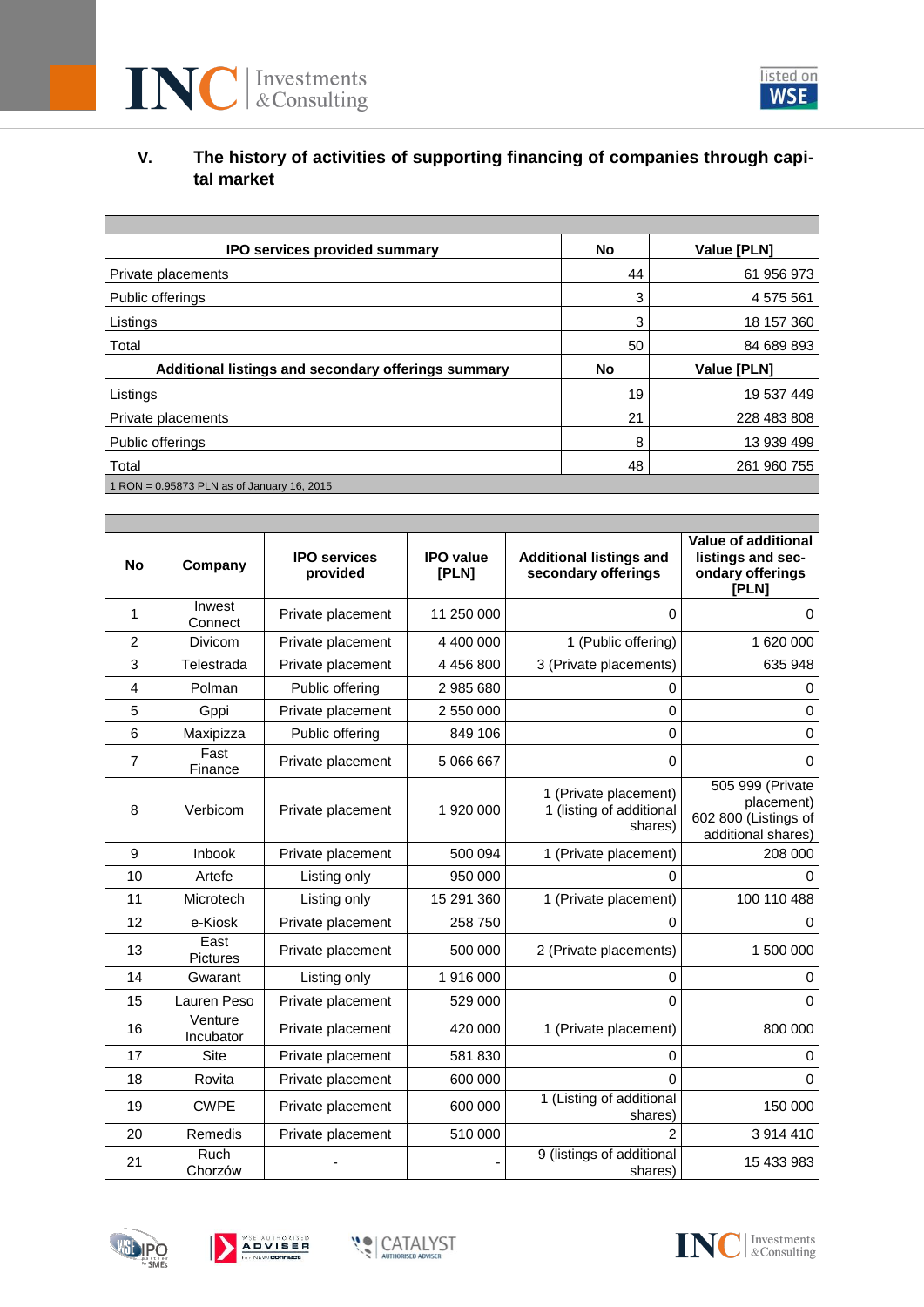



| 22                                         | Teliani Valley               | Private placement | 504 000   | 1 (Listing of additional                                                         | 159 500                                                                                   |  |
|--------------------------------------------|------------------------------|-------------------|-----------|----------------------------------------------------------------------------------|-------------------------------------------------------------------------------------------|--|
|                                            |                              |                   |           | shares)<br>1 (Listing of additional                                              | 250 000 (Listing) 46                                                                      |  |
| 23                                         | Smoke Shop                   | Private placement | 400 400   | shares)                                                                          | 250 (Private place-                                                                       |  |
|                                            |                              |                   |           | 1 (Private placement)                                                            | ment)                                                                                     |  |
| 24                                         | <b>IPO</b>                   | Private placement | 412 500   | 0                                                                                | 0                                                                                         |  |
| 25                                         | <b>IPO DS</b>                | Private placement | 600 000   | 1 (Private placement)                                                            | 600 000                                                                                   |  |
| 26                                         | Alkal                        | Private placement | 1812049   | 1 (Private placement)                                                            | 410 000                                                                                   |  |
| 27                                         | <b>JDB</b>                   | Private placement | 1 955 062 | 0<br>0                                                                           | 0                                                                                         |  |
| 28                                         | <b>Bioerg</b><br>Fabryka     | Private placement | 775000    |                                                                                  | 0                                                                                         |  |
| 29                                         | Formy                        | Private placement | 840 000   | 0                                                                                | 0                                                                                         |  |
| 30                                         | Makora                       | Private placement | 5 496 000 | 0                                                                                | 0                                                                                         |  |
| 31                                         | <b>PFH</b>                   | Public offering   | 740 775   | 0                                                                                | 0                                                                                         |  |
| 32                                         | Rajdy4x4                     | Private placement | 600 000   | 1 (Public offering)                                                              | 4 949 695                                                                                 |  |
| 33                                         | Silva<br>(MW Tenis)          | Private placement | 639 000   | 1 (Listing of additional<br>shares)<br>3 (Private placements)<br>1 (Public offer | 285 000 (Listing)<br>1 044 000 (Public<br>offering)<br>19 235 213 (Private<br>placements) |  |
| 34                                         | Klon                         | Private placement | 980 000   | 0                                                                                | 0                                                                                         |  |
| 35                                         | Internet<br>Works            | Private placement | 529 000   | 0                                                                                | 0                                                                                         |  |
| 36                                         | Dase                         | Private placement | 750 000   | 0                                                                                | 0                                                                                         |  |
| 37                                         | Surfland                     | Private placement | 1 200 080 | 4 (Listings of additional<br>shares)                                             | 2 556 166                                                                                 |  |
| 38                                         | Global<br>Trade              | Private placement | 1 100 500 | 0                                                                                | 0                                                                                         |  |
| 39                                         | D&D                          | Private placement | 800 000   | 1 (Private placement)<br>1 (Public offer)                                        | 1 080 000 (private<br>placement)<br>846 010(public<br>offering)                           |  |
| 40                                         | <b>Star Fitness</b>          | Private placement | 770 000   | 2 (Listings of additional<br>shares) 2 (Private place-<br>ments)                 | 100 000 (listings)<br>1 207 700 (private<br>placements)                                   |  |
| 41                                         | Socializer                   | Private placement | 730 595   | 1 (Private placement)                                                            | 2 865 800                                                                                 |  |
| 42                                         | <b>UNITED</b><br>(STOCKinfo) | Private placement | 396 000   | 2 (Private placements)                                                           | 14 724 000                                                                                |  |
| 43                                         | Ostatniemiej-<br>sca.pl      | Private placement | 587 000   | 0                                                                                | 0                                                                                         |  |
| 44                                         | Your Image                   | Private placement | 570 500   | 0                                                                                | 0                                                                                         |  |
| 45                                         | Inventi                      |                   |           | 2 (Public offerings)                                                             | 2 152 000                                                                                 |  |
| 46                                         | Examobile                    | Private placement | 405 000   | 0                                                                                | 0                                                                                         |  |
| 47                                         | CDE                          | Private placement | 512 500   | 0                                                                                | 0                                                                                         |  |
| 48                                         | Luxima                       |                   |           | 1 (Public offer)                                                                 | 2763200                                                                                   |  |
| 49                                         | Efix DM                      | Private placement | 560 000   | 0                                                                                | 0                                                                                         |  |
| 50                                         | Vakomtek                     | Private placement | 1 334 470 | 0                                                                                | $\pmb{0}$                                                                                 |  |
| 51                                         | Megasonic                    | Private placement | 210 176   | 0                                                                                | 0                                                                                         |  |
| 52                                         | 2Intellect                   | Private placement | 600 000   | 0                                                                                | $\mathbf 0$                                                                               |  |
| 53                                         | Assetus                      |                   |           | 2 (Public offerings)                                                             | 1 608 594                                                                                 |  |
| 54                                         | M Food                       |                   |           | 1 (Private placement)                                                            | 80 640 000                                                                                |  |
| 55                                         | Investeko                    | Private placement | 1744 000  | 0                                                                                | 0                                                                                         |  |
| 1 RON = 0.95873 PLN as of January 16, 2015 |                              |                   |           |                                                                                  |                                                                                           |  |



ADVISER



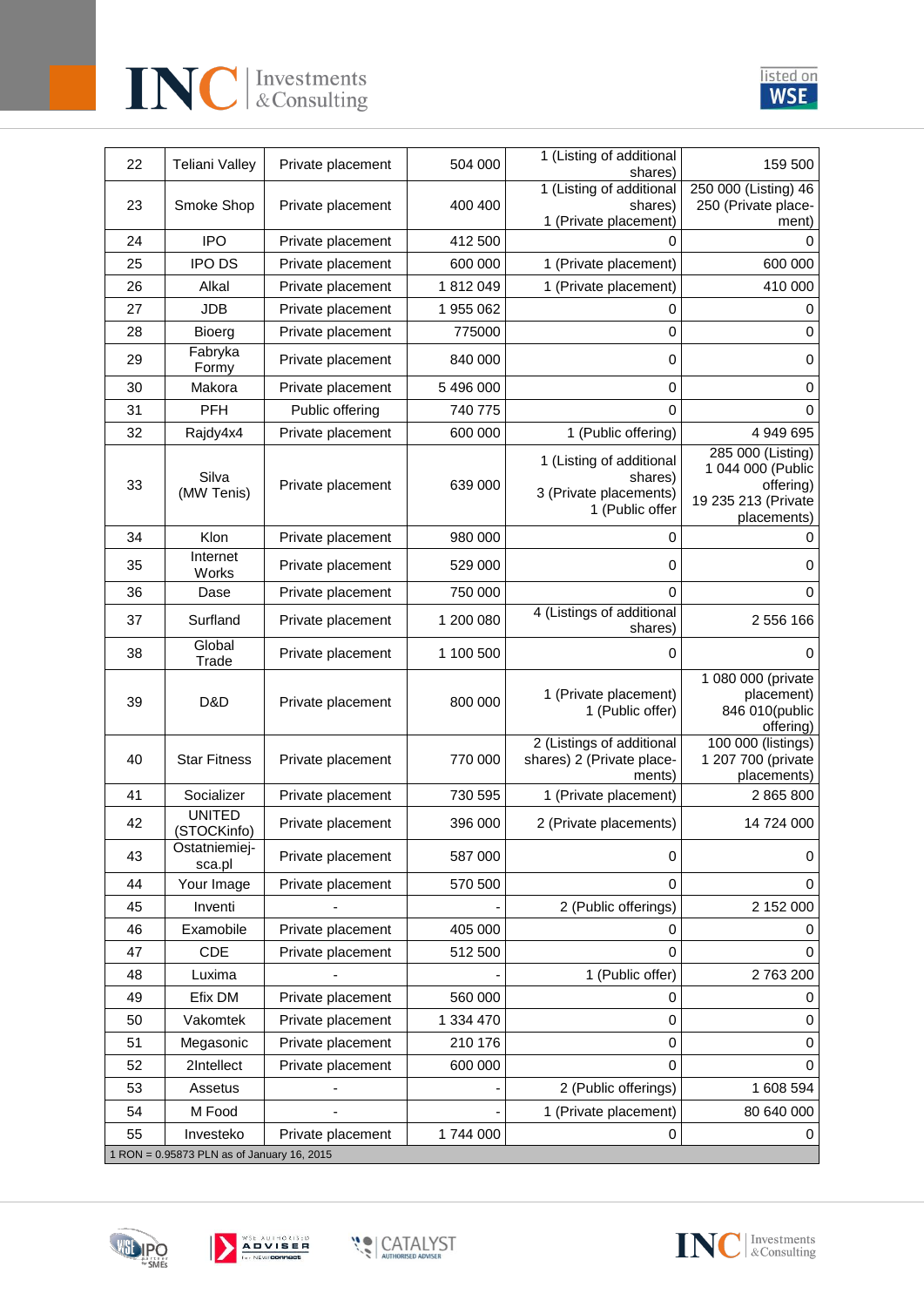



# **VI. Participation in projects for the development and popularization of the NewConnect market (Alternative Trading System organized by the Warsaw Stock Exchange) in the years 2012-2014**

(including participation in seminars, conferences and workshops to promote the New-Connect market, presence in the media, prepared press releases and analytical reports on the NewConnect market)

| No | Project                                                                                                                 | Location<br>(city / TV or radio<br>station / publishing) | <b>Date</b>                                                                                                                                   | The role of the<br><b>Authorised Adviser</b><br>(organizer / speaker / author / co-<br>author / etc.)                                                             |
|----|-------------------------------------------------------------------------------------------------------------------------|----------------------------------------------------------|-----------------------------------------------------------------------------------------------------------------------------------------------|-------------------------------------------------------------------------------------------------------------------------------------------------------------------|
| 1. | Seminars, work-<br>shops, conferences<br>on: issuers' disclo-<br>sure obligations<br>organized by the<br><b>IRK-WSE</b> | Warsaw, Poznan,<br>Wroclaw, Krakow,<br>Katowice (Poland) | 2-3.03.2012<br>21.03.2012<br>24.04.2012<br>21.05.2012<br>29.05.2012<br>20.09.2012<br>26.09.2012<br>23.10.2012<br>12, 14.11.2012<br>13.12.2012 | Lectures given by Executive Vice<br>President Mr Sebstian Huczek.                                                                                                 |
| 2. | WallStreet<br>Conference                                                                                                | Zakopane (Poland)                                        | $31.05 - 2.06.2012$                                                                                                                           | Presentation of investment offer.                                                                                                                                 |
| 3. | <b>NewConnect</b><br>Convention 2012<br>Conference                                                                      | Warsaw (Poland)                                          | 31.08.2012                                                                                                                                    | Participation of the representatives<br>of the Board in the conference.                                                                                           |
| 4. | <b>Baltic Sea Forum</b><br>Conference                                                                                   | Stralsund (Germa-<br>ny)                                 | 11.10.2012                                                                                                                                    | Lecture given by Executive Presi-<br>dent Mr Paweł Śliwiński, PhD pro-<br>moting the NewConnect market as<br>the fastest growing alternative<br>market in Europe. |
| 5. | <b>Regional Work-</b><br>shops:<br>Raising capital<br>through the stock<br>market - When, how<br>and with whom?         | Poznan (Poland)                                          | 17.10.2012                                                                                                                                    | Lectures given by Executive Vice<br>President Mr Sebstian Huczek:<br>Listed Companies' Experience.                                                                |
| 6. | Professional<br>Investor<br>Conference                                                                                  | Jachranka (Warsaw<br>vicinity, (Poland)                  | 23-25.11.2012                                                                                                                                 | Participation of the representatives<br>of the Board in the conference.                                                                                           |
| 7. | <b>IRK-WSE Work-</b><br>shops preparing for<br><b>Alternative Trading</b><br><b>System Adviser</b><br>Certificate Exam  | Warsaw, WSE<br>(Poland)                                  | Series of workshops<br>1-12.2012                                                                                                              | Lecturers: Sebastian Huczek, Piotr<br>Białowąs, Marcin Markiewicz.                                                                                                |
| 8. | Cooperation with the                                                                                                    | Poznan Branch                                            | No 7/2012                                                                                                                                     |                                                                                                                                                                   |







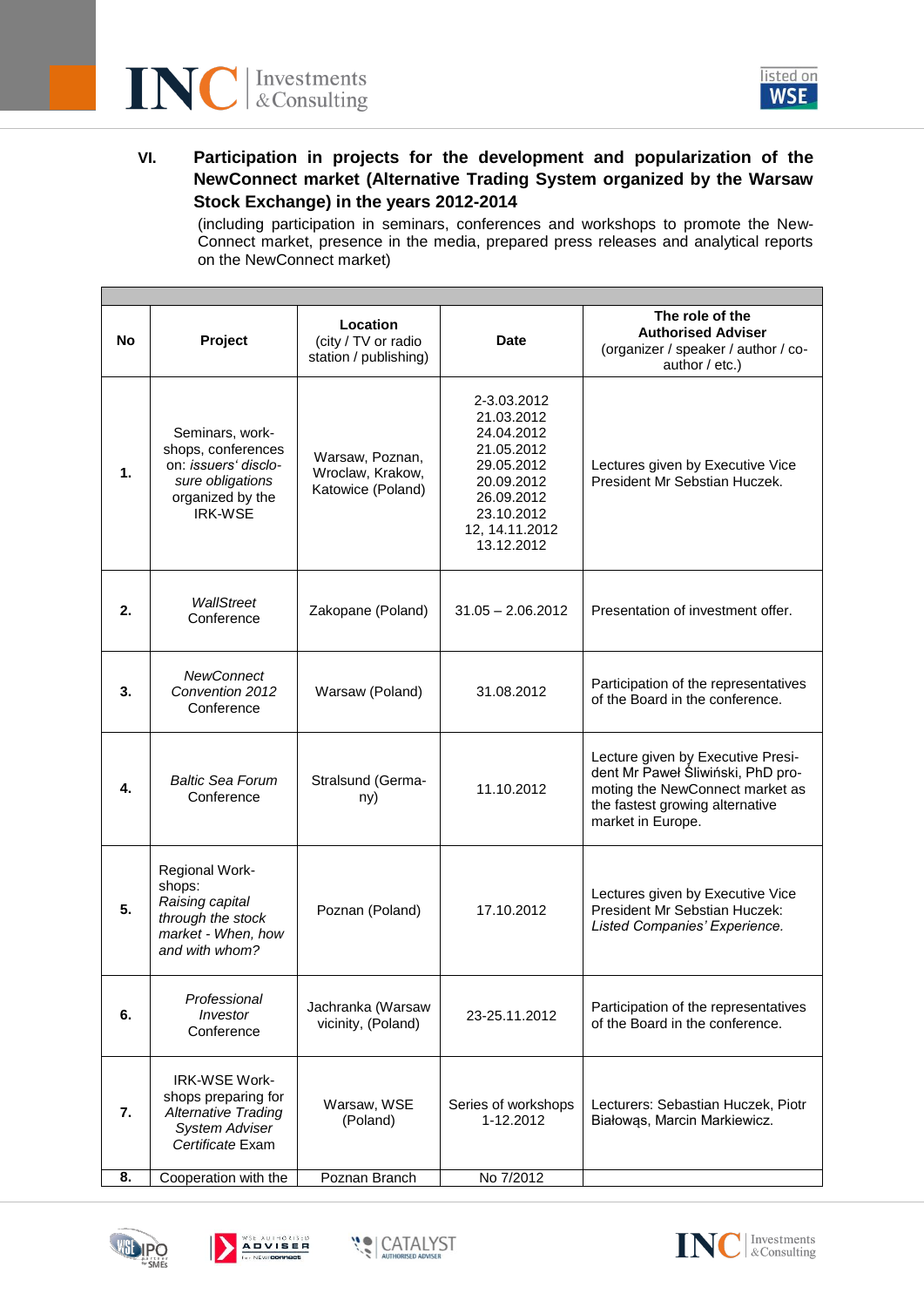



|     | Polish Economic<br>Society (PTE)                                                                                       | (Poland)                 |                                                                          | Publication of articles about the<br>capital market, NewConnect market<br>and Catalyst market.<br>Piotr Zygmanowski: The cost of the<br>offer before the debut on the New-<br>Connect market.                                                                                                                                                                                                                                                         |
|-----|------------------------------------------------------------------------------------------------------------------------|--------------------------|--------------------------------------------------------------------------|-------------------------------------------------------------------------------------------------------------------------------------------------------------------------------------------------------------------------------------------------------------------------------------------------------------------------------------------------------------------------------------------------------------------------------------------------------|
| 9.  | Cooperation with the<br>Association of Indi-<br>vidual Investors<br>(SEE)                                              | Poznan (Poland)          | Akcjonariusz<br>/The Shareholder<br>Magazine/<br>No 3/2012<br>20.10.2012 | Publication of the interview with<br>Executive President Mr Paweł Śli-<br>wiński, PhD: We have gone through<br>many bear and bull markets.<br>Regional Investment Days Confer-<br>ence<br>Workshops conducted by Executive<br>Vice President Mr Piotr Białowąs:<br>Elements of fundamental and tech-<br>nical analysis on the example of<br>ALKAL company.                                                                                            |
| 10. | <b>INVESTCON</b><br>MAGAZINE,<br><b>INCLETTER</b>                                                                      |                          | No $1 - 12/2012$                                                         | INC is an Author quarterly and<br>monthly magazine dedicated to the<br>NewConnect market in which, inter<br>alia, are:<br>- interviews with prospective debu-<br>tants,<br>- detailed discussion of the compa-<br>nies along with technical analysis<br>and useful comparison of P/E and<br>P/B for companies with multiples<br>calculated for the entire NCI index<br>(or WSE-WIG index in the case of<br>companies listed on the main mar-<br>ket). |
| 11. | Seminars, work-<br>shops, conferences<br>on: Disclosure obli-<br>gations after revision                                | Warsaw, WSE<br>(Poland)  | 16.04.2013                                                               | Lectures given by Executive Vice<br>President Mr Sebstian Huczek.                                                                                                                                                                                                                                                                                                                                                                                     |
| 12. | WallStreet<br>Conference                                                                                               | Karpacz (Poland)         | 7-9.06.2013                                                              | Presentation of investment offer.                                                                                                                                                                                                                                                                                                                                                                                                                     |
| 13. | Professional<br><b>Investor</b><br>Conference                                                                          | Wladyslawowo<br>(Poland) | 22-24.11.2013                                                            | Participation of the representatives<br>of the Board in the conference.                                                                                                                                                                                                                                                                                                                                                                               |
| 14. | <b>Capital Market</b><br><b>Summit</b><br>Conference                                                                   | Warsaw, WSE<br>(Poland)  | 6.12.2013                                                                | Participation of the representatives<br>of the Board in the conference.                                                                                                                                                                                                                                                                                                                                                                               |
| 15. | <b>IRK-WSE Work-</b><br>shops preparing for<br><b>Alternative Trading</b><br><b>System Adviser</b><br>Certificate Exam | Warsaw, WSE<br>(Poland)  | 8.03.2013                                                                | Lecturers: Sebastian Huczek,<br>Marcin Markiewicz.                                                                                                                                                                                                                                                                                                                                                                                                    |







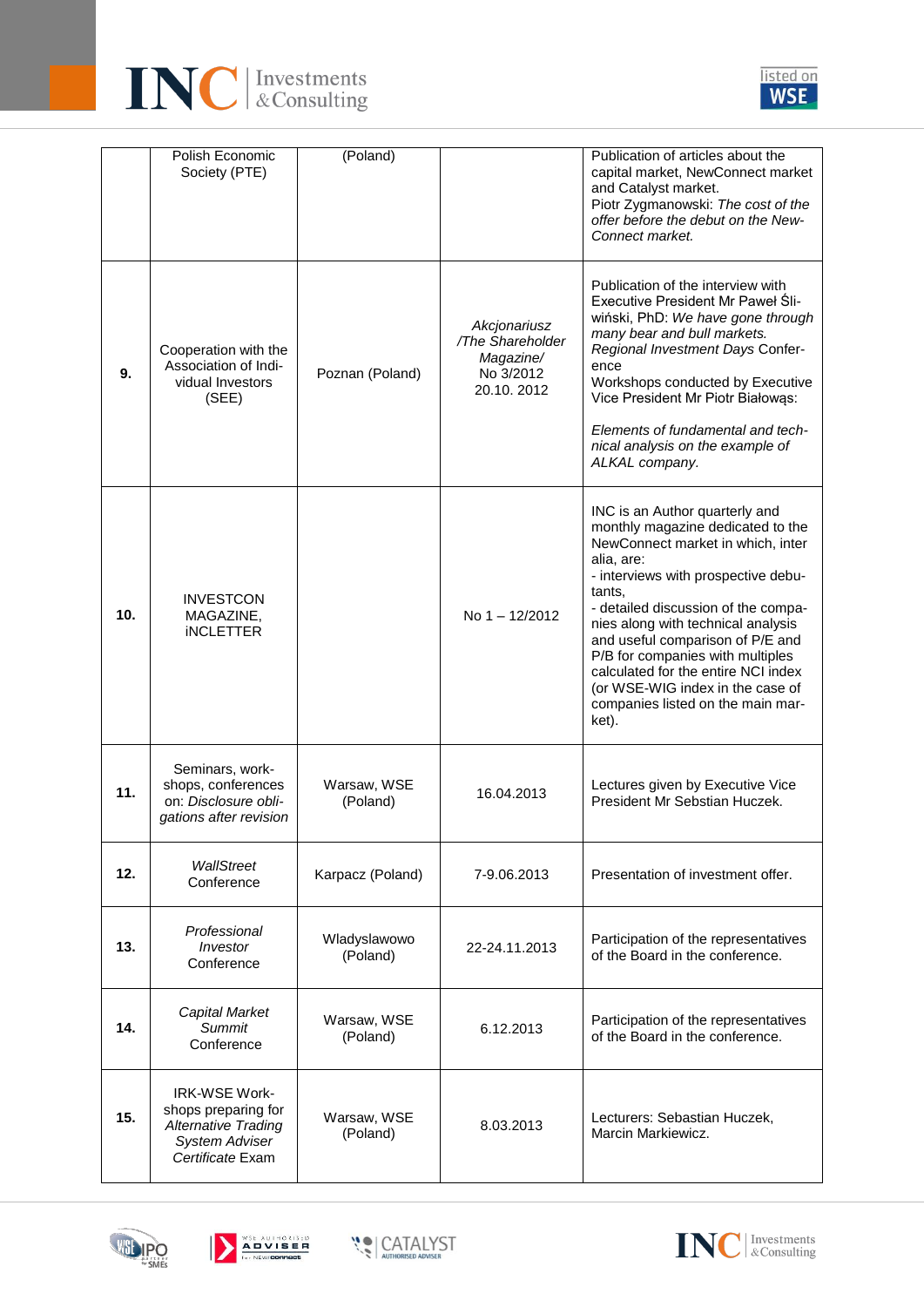



| 16. | Cooperation with the<br>Polish Economic<br>Society (PTE)                                                                                                                    | Poznan Branch<br>(Poland) | No 9/2013                               | Publication of articles about the<br>capital market, NewConnect market<br>and Catalyst market.<br>Sebastian Huczek: Nowelizacja<br>przepisów regulaminu ASO 2013.<br>Komentarz do zmian.<br>The amendment to the ATS rules<br>2013. Commentary on the chang-<br>es.                                                                                                                                                                                                                             |
|-----|-----------------------------------------------------------------------------------------------------------------------------------------------------------------------------|---------------------------|-----------------------------------------|-------------------------------------------------------------------------------------------------------------------------------------------------------------------------------------------------------------------------------------------------------------------------------------------------------------------------------------------------------------------------------------------------------------------------------------------------------------------------------------------------|
| 17. | Cooperation with the<br>Association of Indi-<br>vidual Investors<br>(SEE)                                                                                                   |                           | 20.11.1013<br>01.-12.2013               | Publication of article: Periodic re-<br>ports - the autumn trouble by<br>Katarzyna Grewling and Sebastian<br>Huczek:<br>e-biuletyn NewConnect<br>/NewConnect e-bulletin/- continu-<br>ous cooperation in the field of pub-<br>lishing releases on NewConnect. In<br>total, from January to December<br>2013, 25 articles written by INC<br>employees were published.<br>Summary of 2012 on NewConnect<br>by Sebastian Huczek, Marcin Mar-<br>kiewicz, Akcjonariusz nr 1/2013,<br>ISSN 1644-3004 |
| 18. | Cooperation with the<br>Polish-American<br>Chamber of Com-<br>merce in Chicago<br>(PACC)                                                                                    | Chicago (USA)             | 29.08.2013                              | Presentation of NewConnect and<br>Catalyst markets during a meeting<br>with businessmen at the Chamber<br>headquarters.                                                                                                                                                                                                                                                                                                                                                                         |
| 19. | Cooperation with<br>Głos Biznesu /the<br>Voice of Business/-<br>economic magazine<br>distributed directly to<br>the entrepreneurs<br>from Greater Poland<br><b>District</b> | Poznan (Poland)           | No 1-4/2013                             | Publication of articles about the<br>capital market, NewConnect market<br>and Catalyst market.<br>Piotr Białowąs:<br>Good news (1/2013)<br>Growth against all odds<br>(2/2013)<br>Keep calm and carry on (3/2013)<br>Better as well as worse (4/2013)                                                                                                                                                                                                                                           |
| 20. | <b>INVESTCON</b><br>MAGAZINE,<br><b>INCLETTER</b>                                                                                                                           |                           | No 1 (14)/2013<br>No 1-7,<br>11-12/2013 | INC is an Author quarterly and<br>monthly magazine dedicated to the<br>NewConnect market in which, inter<br>alia, are:<br>- interviews with prospective debu-<br>tants,<br>- detailed discussion of the compa-<br>nies along with technical analysis<br>and useful comparison of P/E and<br>P/B for companies with multiples<br>calculated for the entire NCI index<br>(or WSE-WIG index in the case of<br>companies listed on the main mar-                                                    |







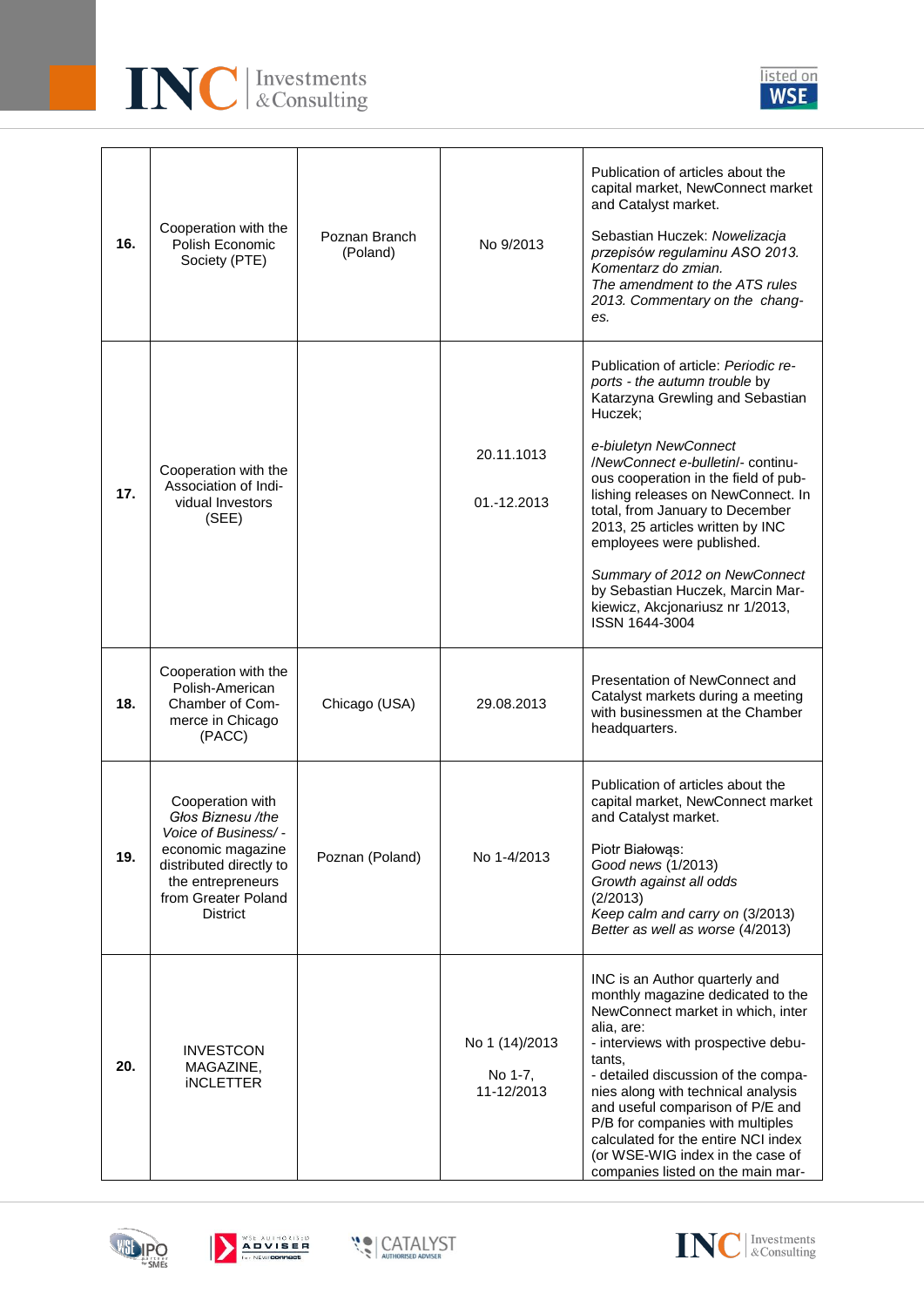



|     |                                                                                                                                                                                                                            |                                                                                                     |             | ket).                                                                                                                                                                                                   |
|-----|----------------------------------------------------------------------------------------------------------------------------------------------------------------------------------------------------------------------------|-----------------------------------------------------------------------------------------------------|-------------|---------------------------------------------------------------------------------------------------------------------------------------------------------------------------------------------------------|
| 21. | Publication                                                                                                                                                                                                                | CeDeWu                                                                                              | 2013        | Marcin Markiewicz, NewConnect<br>market as an alternative source of<br>capital for small and medium-sized<br>enterprises, w: Funkcjonowanie<br>współczesnej gospodarki rynkowej,<br>CeDeWu, Warsaw 2013 |
| 22. | Publication                                                                                                                                                                                                                | Ruch Prawniczy,<br>Ekonomiczny i<br>Socjologiczny /Law,<br>Economics and<br>Sociology Move-<br>ment | 2013        | The importance of the NewConnect<br>market as a place for the primary<br>offer by Piotr Zygamnowski, Marcin<br>Markiewicz, Ruch Prawniczy,<br>Ekonomiczny i Socjologiczny No<br>2/2013, ISSN 0035-962   |
| 23. | Consultation on<br>financial instruments<br>being designed by<br>Polish Agency for<br><b>Enterprise Devel-</b><br>opment (PARP)<br>dedicated to WSE,<br>NewConnect and<br>Catalyst markets<br>Seminar organized<br>by PARP | Warsaw, PARP<br>(Poland)                                                                            | 30.01.2014  | Participation of the representatives<br>of the Board in the seminar.                                                                                                                                    |
| 24. | NewConnect market<br>- how to become the<br>leader of the alterna-<br>tive market and earn<br>investors' confi-<br>dence<br>Conference orga-<br>nized by Association<br>of Listed Issuers<br>(SEG)                         | Warsaw, SEG (Po-<br>land)                                                                           | 23.04.2014  | Participation of Executive Vice<br>President Mr Sebstian Huczek in<br>the discussion panel                                                                                                              |
| 25. | Poznan Days of<br>Entrepreneurship<br>Conference orga-<br>nized by Poznan<br>City Office                                                                                                                                   | Poznan (Poland)                                                                                     | $7 - 8.05.$ | Participation of Executive Vice<br>President Mr Piotr Białowąs as a<br>speaker:<br>How about private capital? How<br>and when to safely reach for inves-<br>tors.                                       |
| 26. | WallStreet<br>Conference                                                                                                                                                                                                   | Karpacz (Poland)                                                                                    | 6-8.06.     | Participation of the representatives<br>of the Board in the conference.                                                                                                                                 |
| 27. | How to finance the<br>development of the<br>company: Business<br>Angels, PE/VC<br>funds or the stock<br>market?<br>Conference orga-                                                                                        | Katowice (Poland)                                                                                   | 20.11.      | Participation of Executive President<br>Mr Paweł Śliwiński, PhD as a<br>speaker.                                                                                                                        |







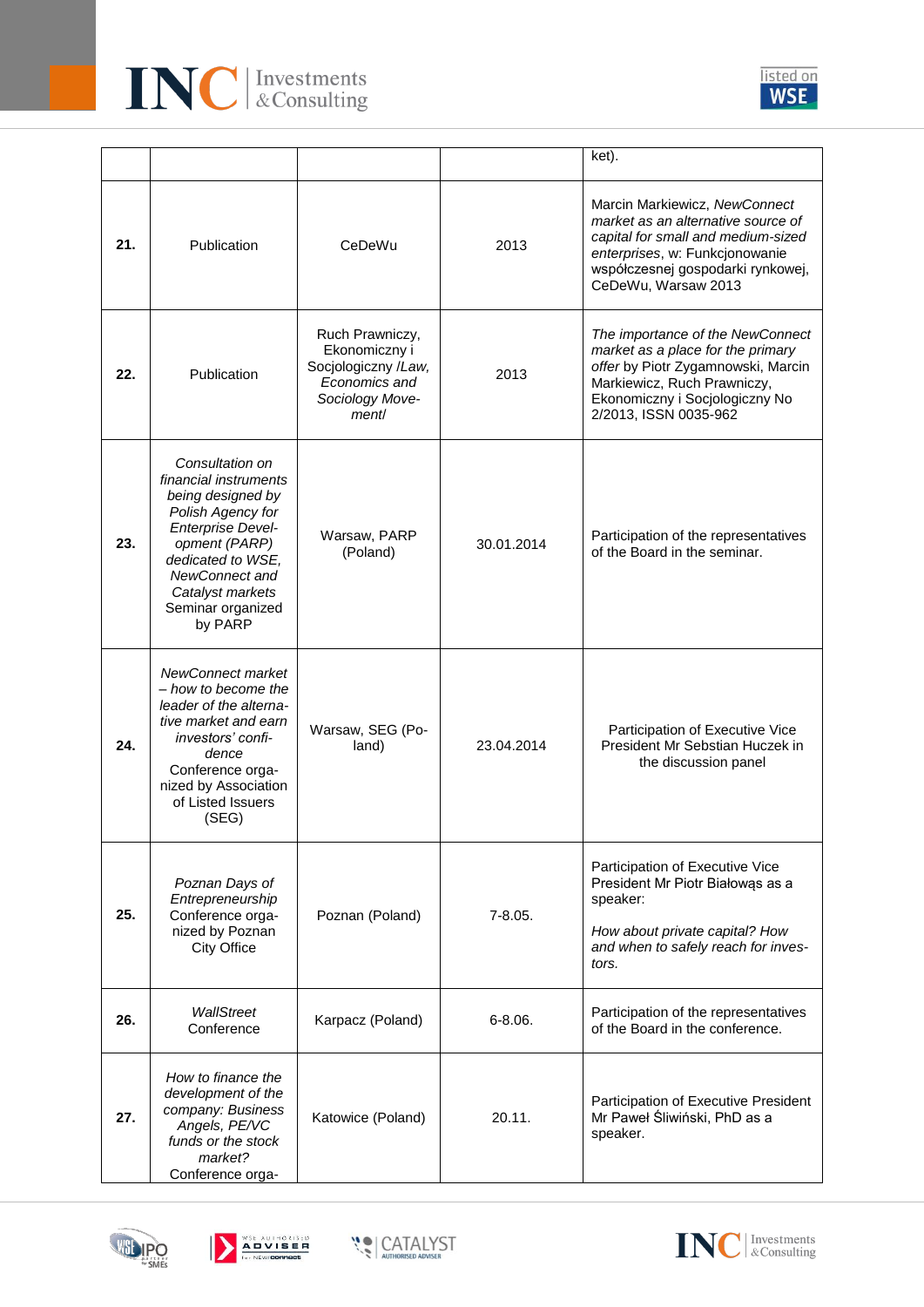



|     | nized by Polish<br>Confederation<br>Lewiatan                                                                                                                                |                           |                                                                                                                                                                                                                                  |                                                                                                                                                                                                                                                                                                                                                                                                                                                                                                                                                                      |
|-----|-----------------------------------------------------------------------------------------------------------------------------------------------------------------------------|---------------------------|----------------------------------------------------------------------------------------------------------------------------------------------------------------------------------------------------------------------------------|----------------------------------------------------------------------------------------------------------------------------------------------------------------------------------------------------------------------------------------------------------------------------------------------------------------------------------------------------------------------------------------------------------------------------------------------------------------------------------------------------------------------------------------------------------------------|
| 28. | Professional<br>Investor<br>Conference                                                                                                                                      | Zakopane (Poland)         | 21-23.11.                                                                                                                                                                                                                        | Participation of the representatives<br>of the Board in the conference.                                                                                                                                                                                                                                                                                                                                                                                                                                                                                              |
| 29. | Cooperation with the<br>Polish Economic<br>Society (PTE)                                                                                                                    | Poznan Branch<br>(Poland) | No 11-12/2014;<br>No 13/2014                                                                                                                                                                                                     | Publication of articles about the<br>capital market, NewConnect market<br>and Catalyst market.<br>Piotr Zygmanowski: What does the<br>Stock Exchange punish Authorised<br>Advisors for?<br>Jacek Krawiec: The capital market<br>in Romania - growth prospects.                                                                                                                                                                                                                                                                                                       |
| 30. | Cooperation with the<br>Association of Indi-<br>vidual Investors<br>(SEE)                                                                                                   | Wroclaw (Poland)          | e-biuletyn NewCon-<br>nect/NewConnect<br>e-bulletin/- continu-<br>ous cooperation in<br>the field of publish-<br>ing releases on<br><b>NewConnect</b><br>Akcjonariusz<br>/The Shareholder<br>Magazine/<br>No 4/2014<br>No 5/2014 | Among others:<br>Piotr Zygmanowski: NewConnect<br>market and its European counter-<br>parts<br>Quarterly reports on NewConnect-<br>analysis of the fourth quarter of<br>2013 - joint publication<br>Karol Pastucha: Investors' share in<br>turnover of financial instruments on<br>NewConnect in 2013.<br>Piotr Białowąs: Opportunities pre-<br>sented for enterprises by the stock<br>market.<br>Jacek Krawiec: Catalyst bond mar-<br>ket.<br>Marcin Markiewicz, Piotr Zyg-<br>manowski, Mateusz Ostrowski: Key<br>events on the capital market in<br>2014. Report. |
| 31. | Cooperation with<br>Głos Biznesu /the<br>Voice of Business/-<br>economic magazine<br>distributed directly to<br>the entrepreneurs<br>from Greater Poland<br><b>District</b> | Poznan (Poland)           | March 2014                                                                                                                                                                                                                       | Publication of articles about the<br>capital market, NewConnect market<br>and Catalyst market.<br>Piotr Białowąs: Who wants to be<br>listed?                                                                                                                                                                                                                                                                                                                                                                                                                         |
| 32. | Cooperation with<br>Gazeta Małych i<br>Średnich Przedsię-<br>biorstw /Small and<br><b>Medium Enterprises</b><br>Gazette/<br><b>INVESTCON</b>                                |                           | <b>Issue No 4/2014</b>                                                                                                                                                                                                           | Piotr Białowąs: Young investor's<br>guide.                                                                                                                                                                                                                                                                                                                                                                                                                                                                                                                           |
|     |                                                                                                                                                                             |                           |                                                                                                                                                                                                                                  |                                                                                                                                                                                                                                                                                                                                                                                                                                                                                                                                                                      |







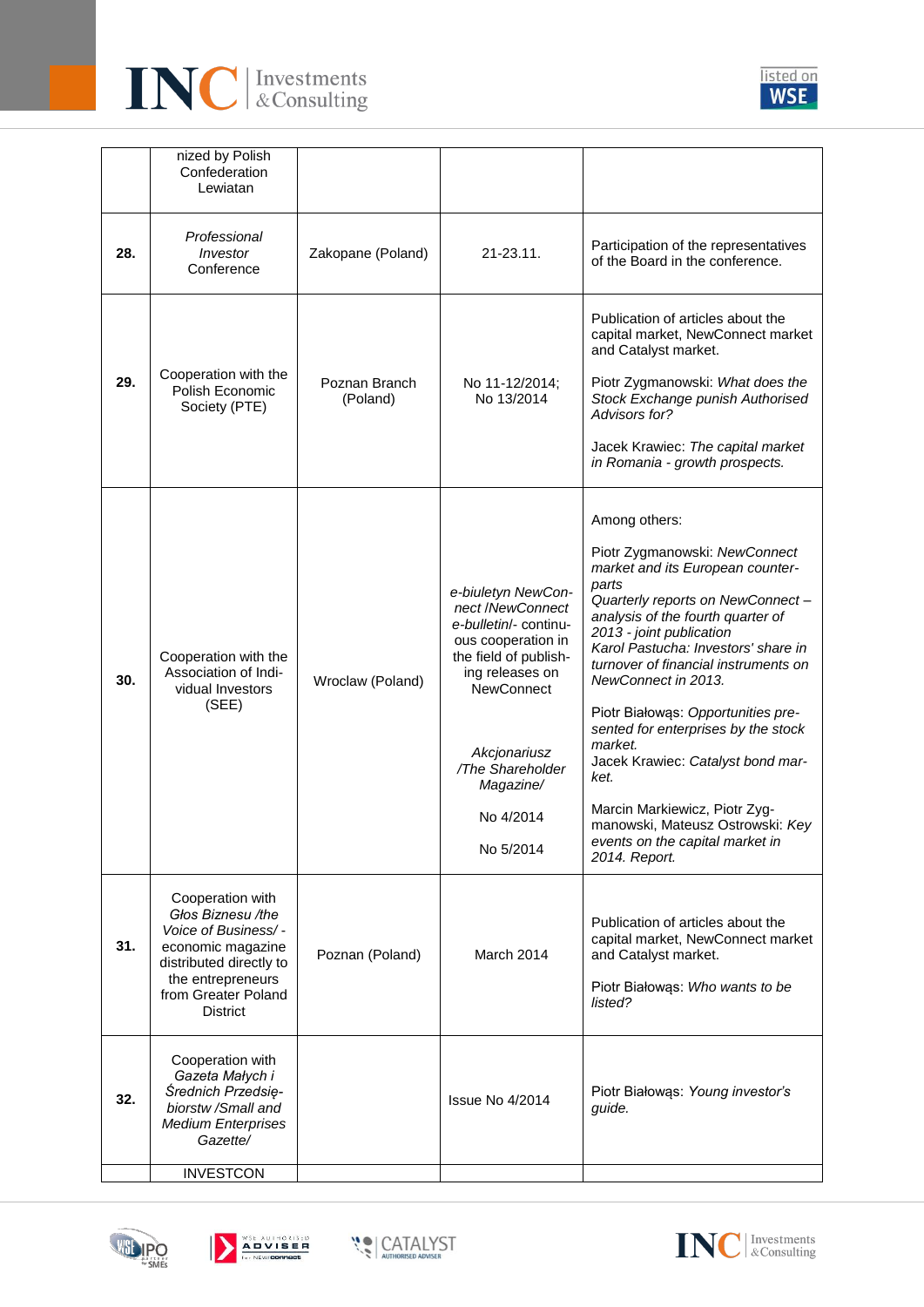



| 33. | <b>MAGAZINE</b>   | No 1 (15)/2014 | INC is an Author quarterly and<br>monthly magazine dedicated to the                                                                                                                                                                                                                                                         |
|-----|-------------------|----------------|-----------------------------------------------------------------------------------------------------------------------------------------------------------------------------------------------------------------------------------------------------------------------------------------------------------------------------|
|     | <i>iNCLETTER.</i> | No 1-12/2014   | NewConnect market in which, inter<br>alia, are:                                                                                                                                                                                                                                                                             |
|     | NCindex30         | No 1-12/2014   | - interviews with prospective debu-<br>tants,<br>- detailed discussion of the compa-<br>nies along with technical analysis<br>and useful comparison of P/E and<br>P/B for companies with multiples<br>calculated for the entire NCI index<br>(or WSE-WIG index in the case of<br>companies listed on the main mar-<br>ket). |
|     |                   |                |                                                                                                                                                                                                                                                                                                                             |

# **VII. Awards and distinctions received for supporting the development of capital market in Poland**

| <b>No</b> | Award                                                                                             | Organization                    | Year | <b>Description</b>                                                                                                                                                |
|-----------|---------------------------------------------------------------------------------------------------|---------------------------------|------|-------------------------------------------------------------------------------------------------------------------------------------------------------------------|
| 1.        | 3rd place in<br><b>Authorized Advisers</b><br>Ranking 2013                                        | <b>FORBES Magazine</b>          | 2013 | INC named the most active Author-<br>ised Adviser on NewConnect.                                                                                                  |
| 2.        | 2nd place in<br><b>Authorized Advisers</b><br>Ranking 2012                                        | Home&Market<br>Magazine         | 2012 | INC scored 127 out of 130 points.<br>The ranking focuses primarily on<br>the the quality of Authorised Advi-<br>sors' operations.                                 |
| 3.        | 1st place in<br><b>Authorized Advisers</b><br>Ranking 2011                                        | <b>FORBES Magazine</b>          | 2011 | INC confirmed the highest quality of<br>its services. The position was de-<br>cided not only by the quantity but<br>also by the quality of listed compa-<br>nies. |
| 4.        | 1st place in<br><b>Authorized Advisers</b><br>Ranking 2010                                        | Home&Market<br>Magazine         | 2010 | Not only did INC won the title of<br>The Best Authorised Adviser, but<br>also carried out the largest number<br>of IPOs that year.                                |
| 5.        | Award for the high-<br>est number of com-<br>panies listed on the<br>NewConnect market<br>in 2009 | <b>Warsaw Stock</b><br>Exchange | 2010 | INC advised the highest number of<br>companies listed on the NewCon-<br>nect market in 2009.                                                                      |
| 6.        | Award for commit-<br>ment to the devel-<br>opment of the CAT-<br>ALYST market in<br>2009          | <b>Warsaw Stock</b><br>Exchange | 2010 | WSE awarded INC for the com-<br>mitment to the development of the<br>CATALYST bond market.                                                                        |







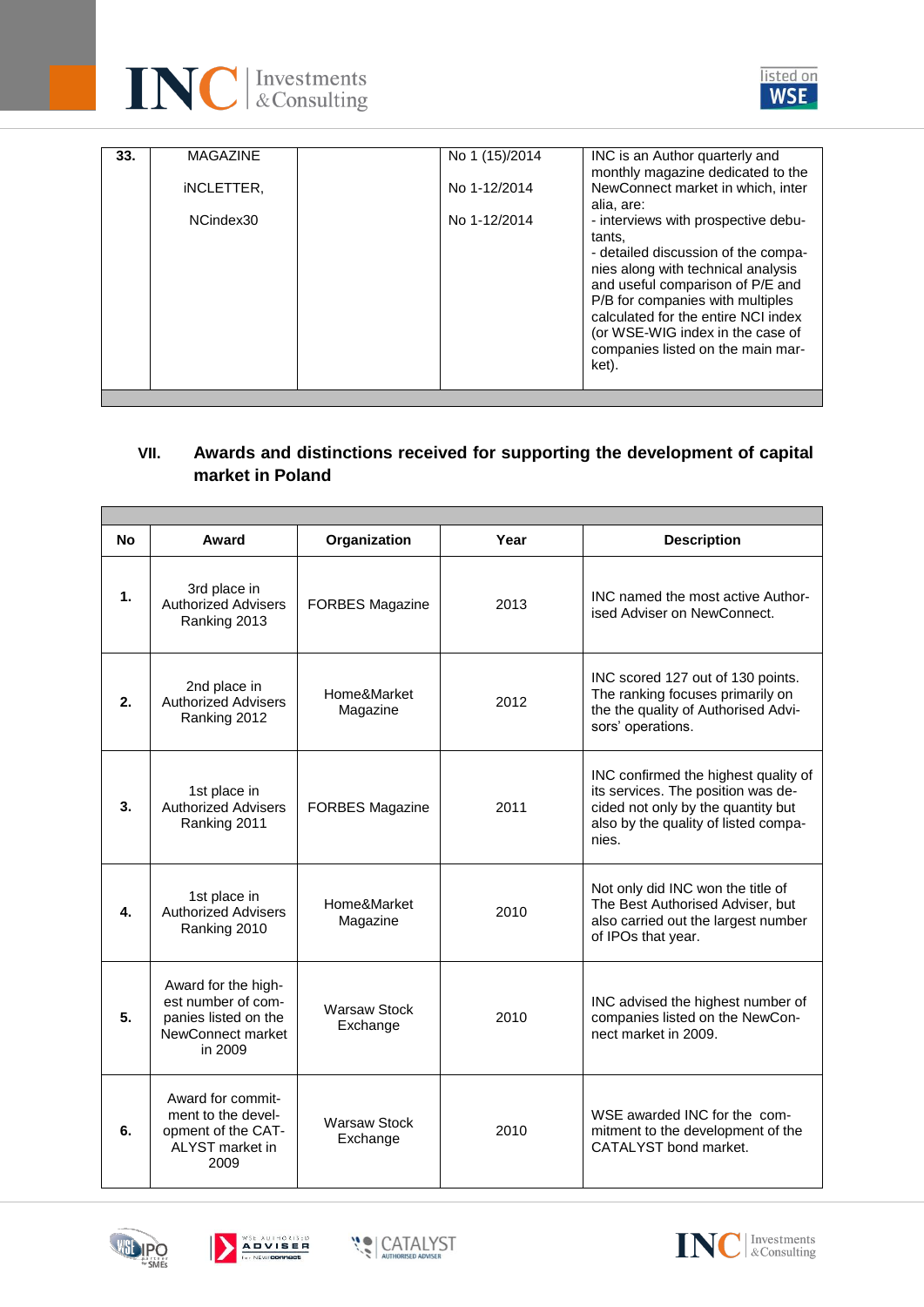



| 7. | Award for the high-<br>est number of com-<br>panies listed on the<br>NewConnect market<br>in 2008 | Warsaw Stock<br>Exchange        | 2009 | INC advised the highest number of<br>companies listed on the NewCon-<br>nect market in 2008. |
|----|---------------------------------------------------------------------------------------------------|---------------------------------|------|----------------------------------------------------------------------------------------------|
| 8. | Award for contribu-<br>tion to the creation<br>of the CATALYST<br>market                          | <b>Warsaw Stock</b><br>Exchange | 2009 | WSE awarded INC for the contribu-<br>tion to the creation of the CATA-<br>LYST bond market.  |

# **VIII. Key employees**

## **Management Board**

| Full name             | Paweł Śliwiński                                                                                                                                                                                                                                                                                                                                                        |
|-----------------------|------------------------------------------------------------------------------------------------------------------------------------------------------------------------------------------------------------------------------------------------------------------------------------------------------------------------------------------------------------------------|
| Position              | <b>President of the Management Board, CEO</b>                                                                                                                                                                                                                                                                                                                          |
| Education             | Ph.D. (hab.) in economics<br>Poznan University of Economics, International Finance                                                                                                                                                                                                                                                                                     |
| Certifications        | <b>Investment adviser</b><br>Polish Financial Supervision Authority, license no. 111<br><b>Stock broker</b><br>Polish Financial Supervision Authority, license no. 1094                                                                                                                                                                                                |
| Experience            | <b>Associate Professor</b><br>Poznan University of Economics, Department of International Finance<br>Lecturer<br>Poznan-Atlanta MBA Program, International Corporate Finance course<br><b>Member of the Supervisory Board</b><br>ING Life Poland (ING Towarzystwo Ubezpieczeń na Życie SA)<br><b>Member of the Supervisory Board</b><br><b>EFIX Brokerage House SA</b> |
| <b>Employed since</b> | 1996                                                                                                                                                                                                                                                                                                                                                                   |







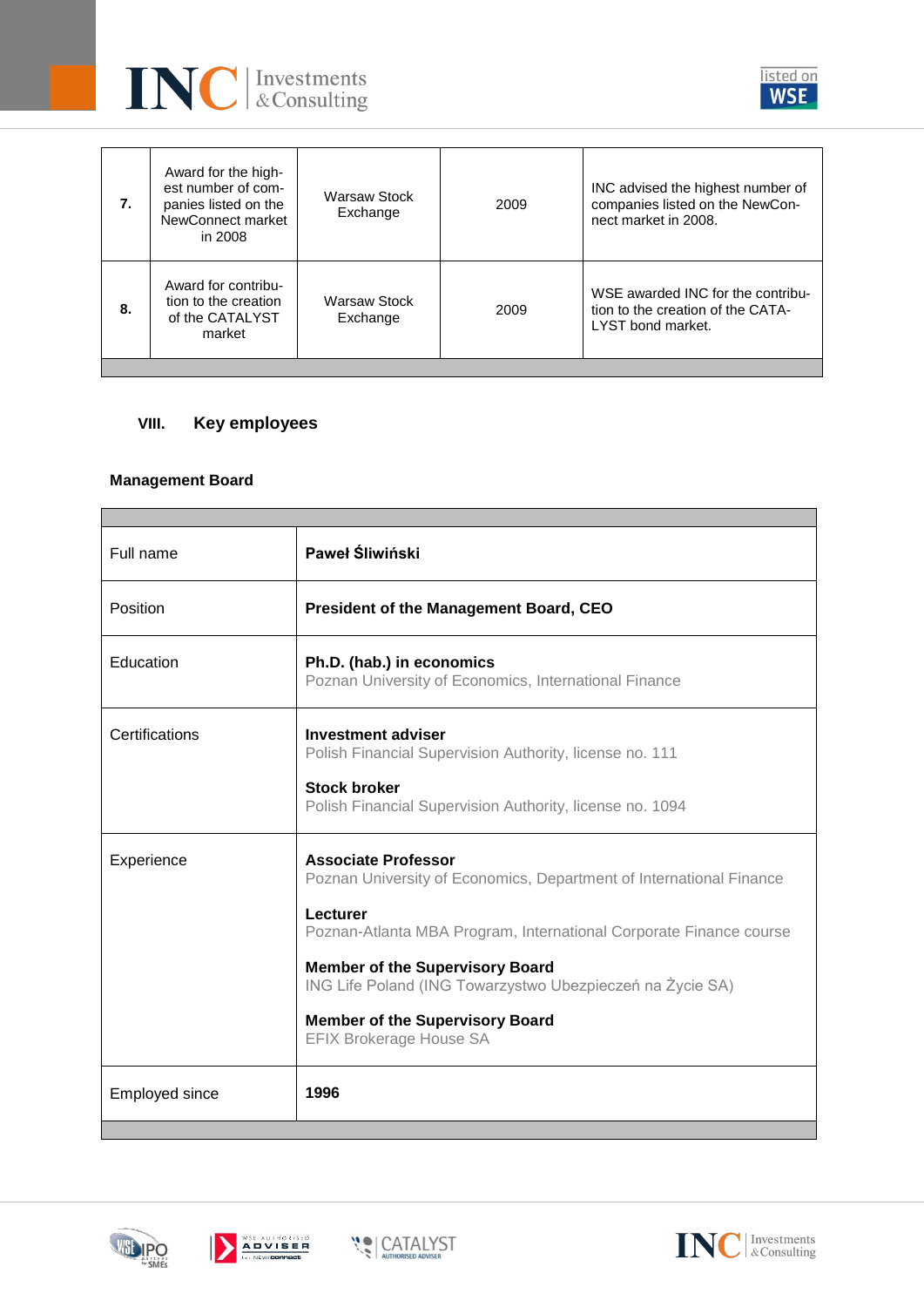



| Full name      | <b>Sebastian Huczek</b>                                                                                                                                                                                                                               |
|----------------|-------------------------------------------------------------------------------------------------------------------------------------------------------------------------------------------------------------------------------------------------------|
| Position       | <b>Vice President</b>                                                                                                                                                                                                                                 |
| Education      | <b>Master in law</b><br>Adam Mickiewicz University, Poznan                                                                                                                                                                                            |
| Certifications | <b>Alternative Trading System Adviser Certificate</b><br>Warsaw Stock Exchange, license no. 36/2011                                                                                                                                                   |
| Experience     | Lecturer<br>Instytut Rynku Kapitałowego - WSE Research S.A.<br>courses for candidates to Alternative Trading System Adviser Certificate,<br>courses about disclosure requirements and investor relations in<br><b>WSE/NewConnect listed companies</b> |
|                | Lecturer<br>Wielkopolska Business School, Poznan University of Economics<br>courses for candidates for Supervisory Board Members                                                                                                                      |
|                | Member of Regional Committee Adjudicating on Public Finance<br><b>Discipline Violation</b><br>Regional Chamber of Audit in Poznan                                                                                                                     |
| Employed since | 2000                                                                                                                                                                                                                                                  |

| Full name       | <b>Piotr Białowas</b>                                                                                                                              |
|-----------------|----------------------------------------------------------------------------------------------------------------------------------------------------|
| <b>Position</b> | <b>Vice President</b>                                                                                                                              |
| Education       | <b>Master of science</b><br>University of Zielona Góra, Management and Marketing<br><b>Postgraduate Studies Association Management Initiatives</b> |
| Certifications  | <b>Alternative Trading System Adviser Certificate</b><br>Warsaw Stock Exchange, license no. 105/2011                                               |
| Experience      | <b>Member of Polish Association for Energy Certification</b><br>Polish Association for Energy Certification                                        |







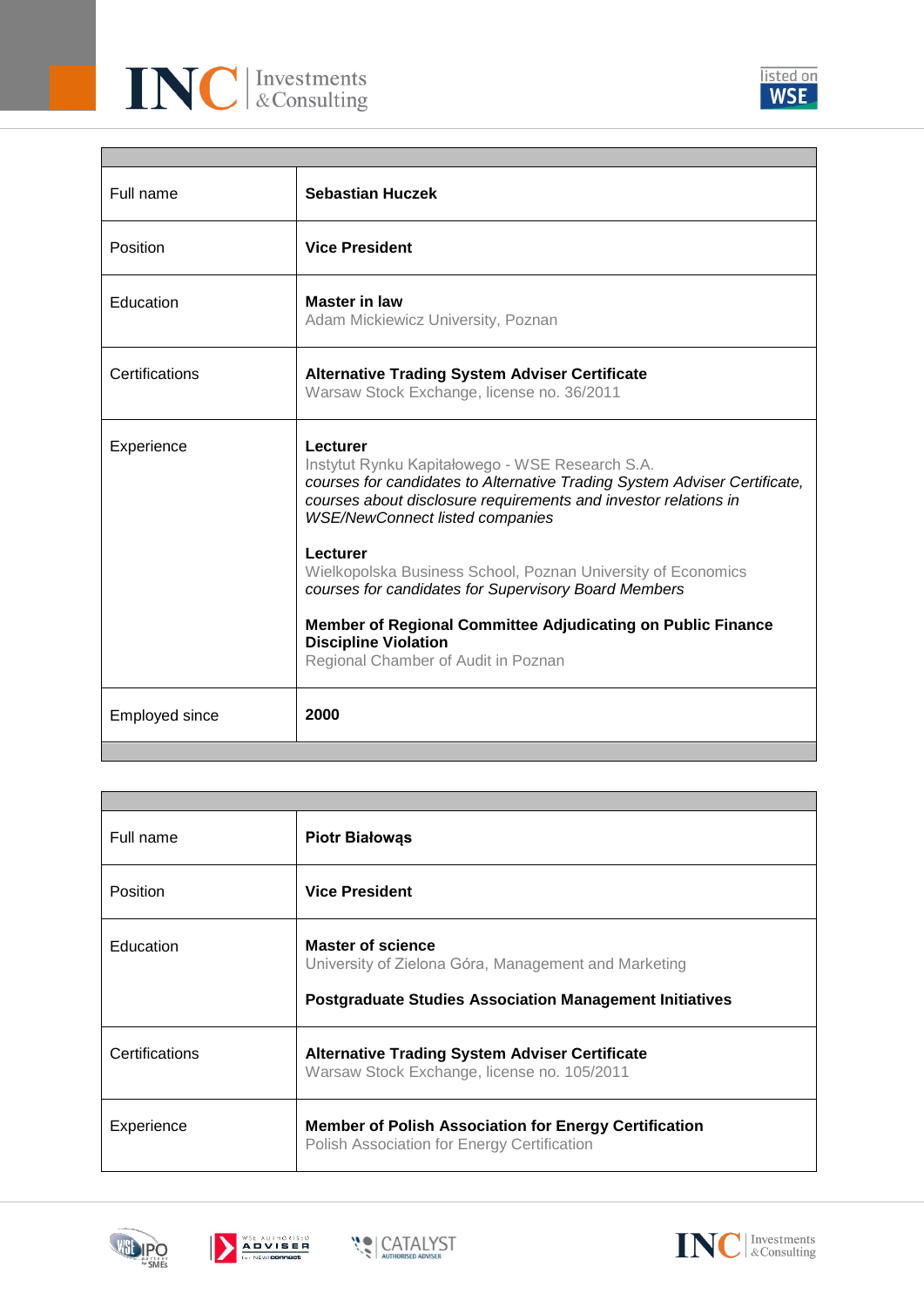



|                | <b>Member of the Investment Committee</b><br>Inkubator Innowacji Interior                                                                                                                              |  |
|----------------|--------------------------------------------------------------------------------------------------------------------------------------------------------------------------------------------------------|--|
|                | Lecturer<br>courses for candidates for Supervisory Board Members<br>Instytut Rynku Kapitałowego - WSE Research S.A.<br>courses for candidates for Alternative Trading System Adviser Certifi-<br>cate. |  |
| Employed since | 2008                                                                                                                                                                                                   |  |
|                |                                                                                                                                                                                                        |  |

# **Research Department / Disclosure Obligations Team**

| Full name      | <b>Marcin Markiewicz</b>                                                                                                                |
|----------------|-----------------------------------------------------------------------------------------------------------------------------------------|
| Position       | <b>Department Manager</b>                                                                                                               |
| Education      | <b>Master of science</b><br>Poznan University of Economics, Finance and Banking                                                         |
| Certifications | <b>Chartered Financial Analyst (CFA)</b><br>CFA Institute, license no. 150242                                                           |
|                | <b>Stock broker</b><br>Polish Financial Supervision Authority, license no. 2416                                                         |
|                | <b>Alternative Trading System Adviser Certificate</b><br>Warsaw Stock Exchange, license no. 41/2011                                     |
| Experience     | <b>Member of the Investment Committee</b><br>Inkubator Innowacji Interior                                                               |
|                | Lecturer<br>Instytut Rynku Kapitałowego - WSE Research S.A.<br>courses for candidates to Alternative Trading System Adviser Certificate |
| Employed since | 2008                                                                                                                                    |
|                |                                                                                                                                         |





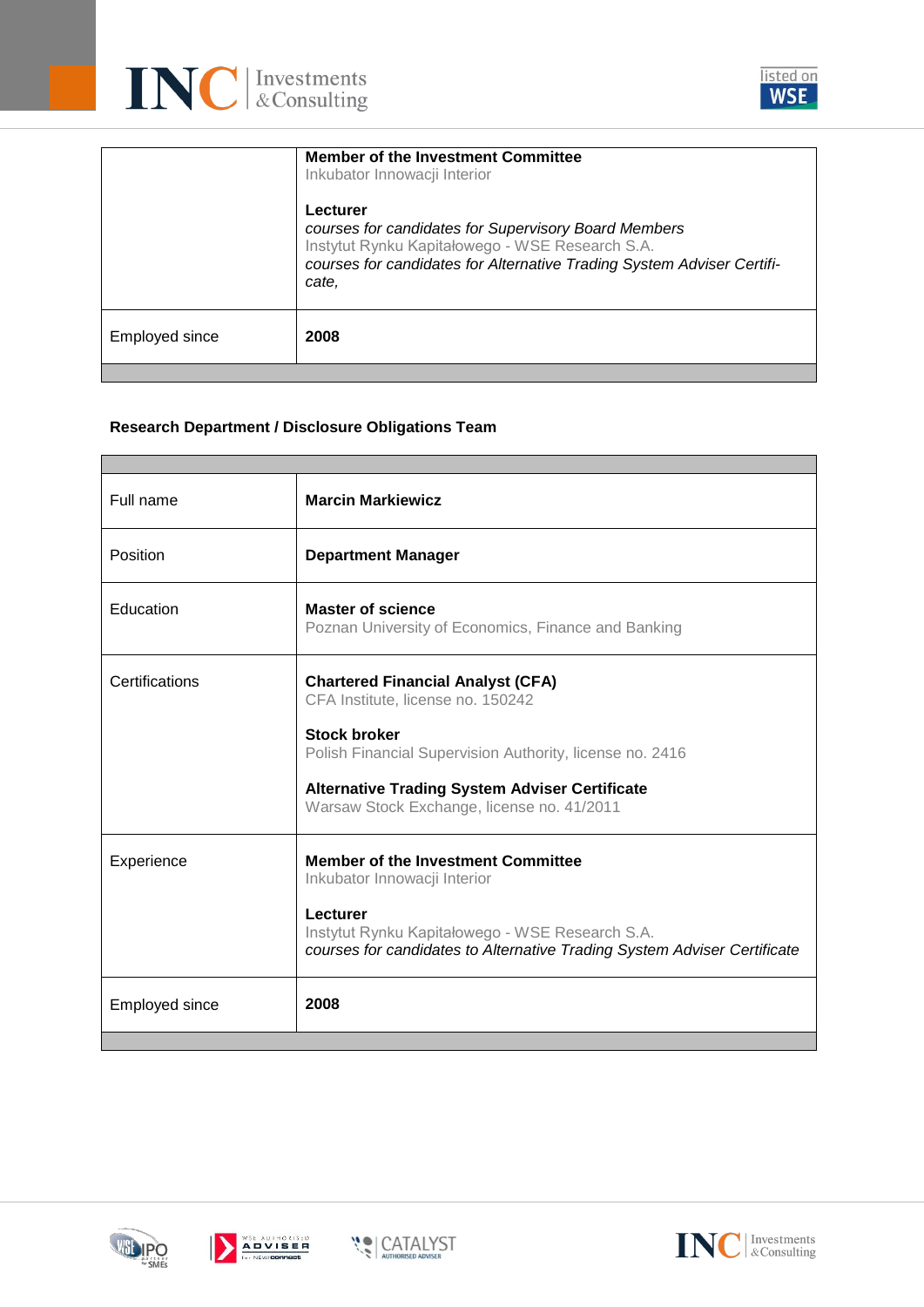



| Full name             | Piotr Zygmanowski                                                                                                                                                                      |
|-----------------------|----------------------------------------------------------------------------------------------------------------------------------------------------------------------------------------|
| Position              | <b>Senior Analyst</b>                                                                                                                                                                  |
| Education             | <b>Master of science</b><br>Poznan University of Economics, Capital Investments and Corporate<br><b>Financial Strategies</b>                                                           |
| Certifications        | <b>Stock broker</b><br>Polish Financial Supervision Authority, license no. 2964<br><b>Alternative Trading System Adviser Certificate</b><br>Warsaw Stock Exchange, license no. 47/2012 |
| Experience            | Ph.D. student<br>Poznan University of Economics, Department of Monetary Theory and<br>Policy<br><b>CFA Program Participant</b><br>CFA Institute, 2 from 3 levels passed                |
| <b>Employed since</b> | 2011                                                                                                                                                                                   |

| Full name             | <b>Adam Bochyński</b>                                                                                                                                                                                            |
|-----------------------|------------------------------------------------------------------------------------------------------------------------------------------------------------------------------------------------------------------|
| <b>Position</b>       | <b>Senior Analyst</b>                                                                                                                                                                                            |
| Education             | <b>Master of science</b><br>Poznan University of Economics, Quality Management<br><b>Bachelor of science</b><br>Poznan University of Economics, Capital Investments and Corporate<br><b>Financial Strategies</b> |
| Certifications        | <b>Alternative Trading System Adviser Certificate</b><br>Warsaw Stock Exchange, license no. 125/2012                                                                                                             |
| <b>Employed since</b> | 2011                                                                                                                                                                                                             |
|                       |                                                                                                                                                                                                                  |





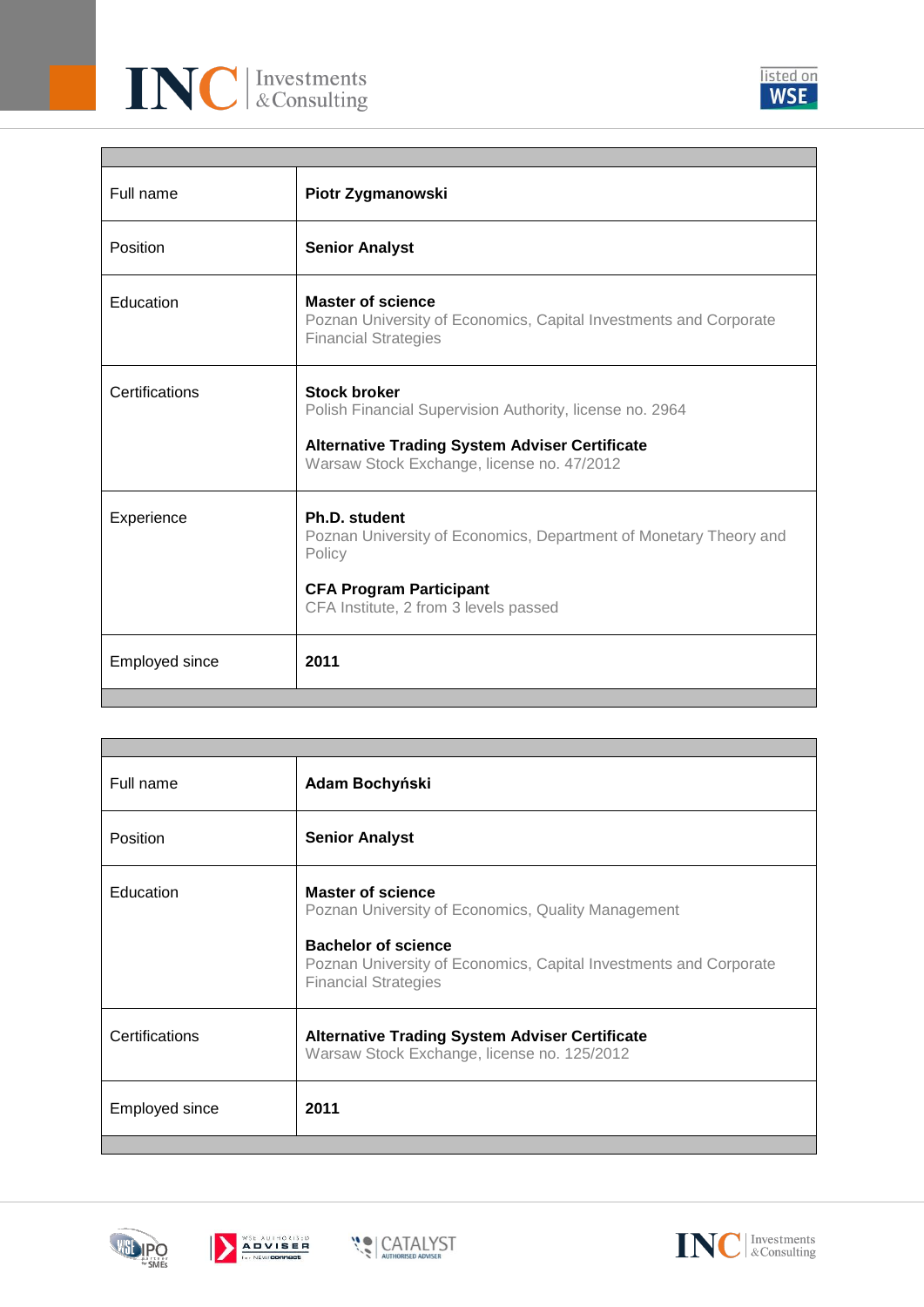

| Full name       | <b>Mateusz Ostrowski</b>                                                                                                       |
|-----------------|--------------------------------------------------------------------------------------------------------------------------------|
| <b>Position</b> | Analyst                                                                                                                        |
| Education       | <b>Bachelor of science</b><br>Poznan University of Economics, Capital Investments and Corporate<br><b>Financial Strategies</b> |
| Certifications  | <b>Alternative Trading System Adviser Certificate</b><br>Warsaw Stock Exchange, license no. 5/2014                             |
| Employed since  | 2012                                                                                                                           |
|                 |                                                                                                                                |

# **Financial Department**

| Full name             | Jacek Skrzypczak                                                                                |
|-----------------------|-------------------------------------------------------------------------------------------------|
| Position              | <b>Chief Financial Officer, CFO</b>                                                             |
| Education             | <b>Master of science</b><br>Poznan University of Economics, Accounting and Finance for Business |
| Certifications        | <b>Stock broker</b><br>Polish Financial Supervision Authority, license no. 1252                 |
| <b>Employed since</b> | 1996                                                                                            |
|                       |                                                                                                 |

# **Legal Department**

| Full name | Dorota Turkowska                                           |
|-----------|------------------------------------------------------------|
| Position  | <b>Legal Counselor</b>                                     |
| Education | <b>Master in law</b><br>Adam Mickiewicz University, Poznan |







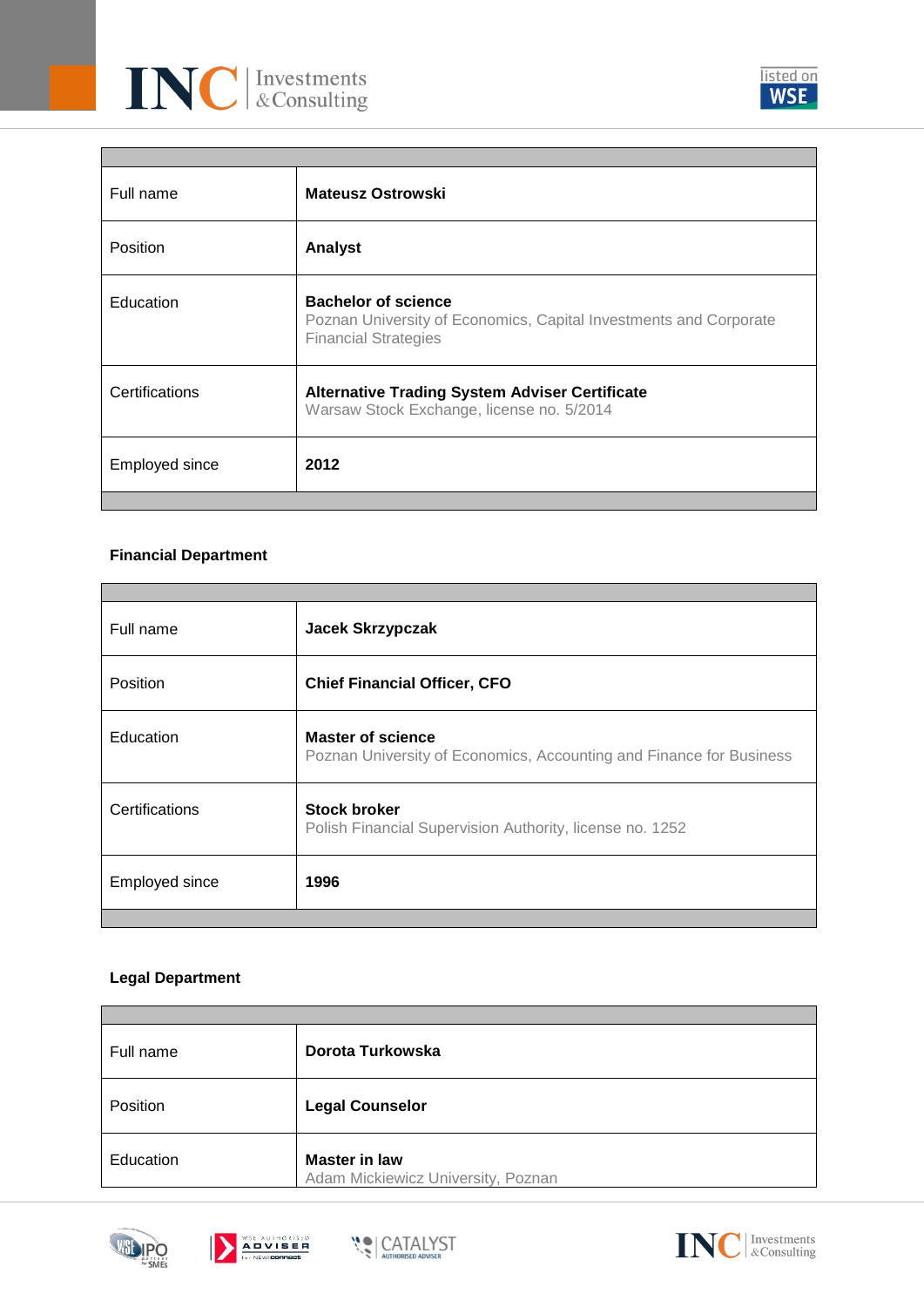



| Certifications | <b>Legal Counsel</b><br>Poznan Regional Chamber of Legal Counsels, registration no. PZ 2814 |
|----------------|---------------------------------------------------------------------------------------------|
| Employed since | 2008                                                                                        |

| Full name             | <b>Katarzyna Grewling</b>                                                                                                                                                                  |  |  |  |
|-----------------------|--------------------------------------------------------------------------------------------------------------------------------------------------------------------------------------------|--|--|--|
| <b>Position</b>       | <b>Senior Legal Specialist</b>                                                                                                                                                             |  |  |  |
| Education             | <b>Master in law</b><br>Adam Mickiewicz University, Poznan<br><b>Master of science</b><br>Poznan University of Economics, Capital Investments and Corporate<br><b>Financial Strategies</b> |  |  |  |
| Certifications        | <b>Alternative Trading System Adviser Certificate</b><br>Warsaw Stock Exchange, license no. 60/2011                                                                                        |  |  |  |
| <b>Employed since</b> | 2010                                                                                                                                                                                       |  |  |  |
|                       |                                                                                                                                                                                            |  |  |  |